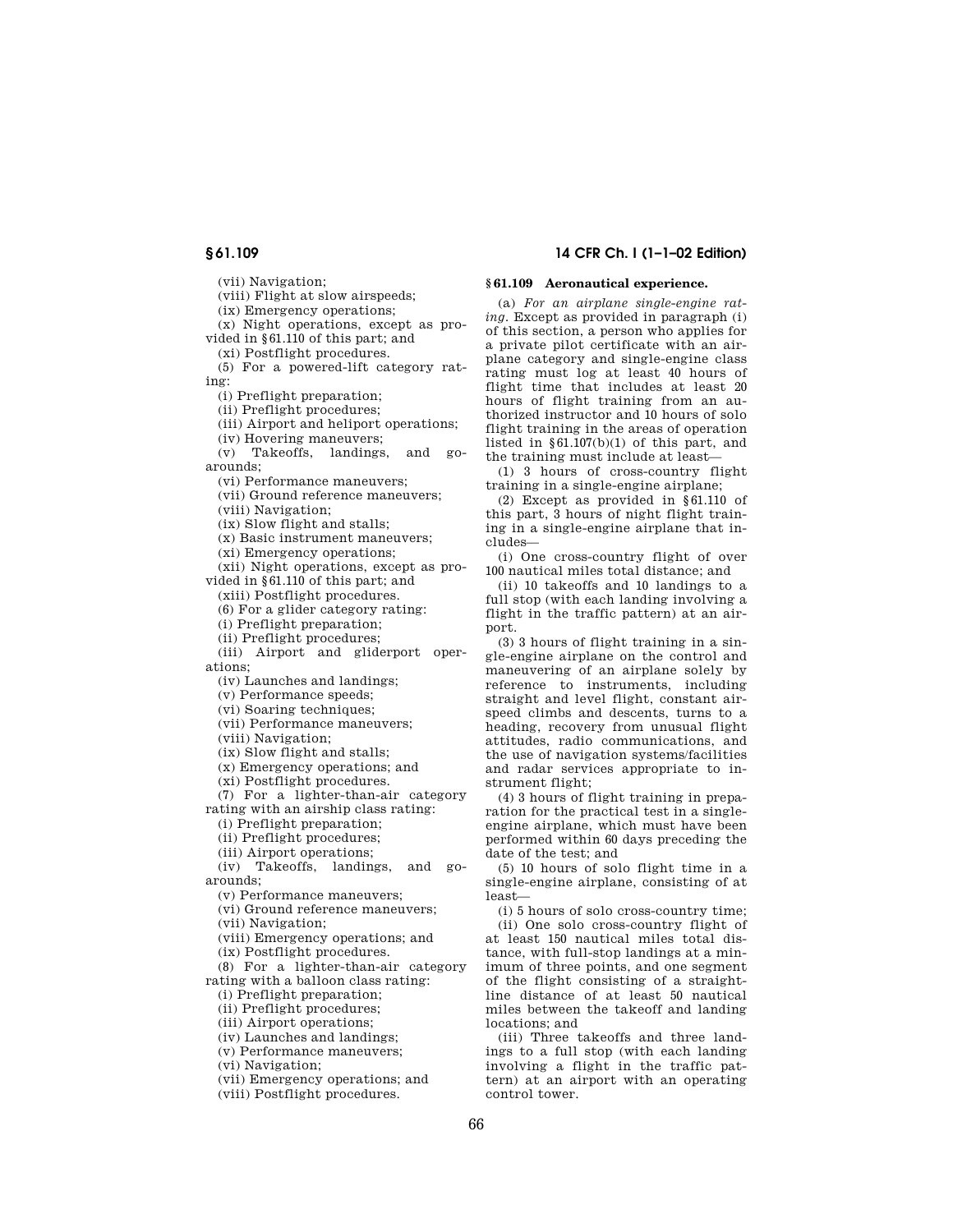## **Federal Aviation Administration, DOT § 61.109**

(b) *For an airplane multiengine rating*. Except as provided in paragraph (i) of this section, a person who applies for a private pilot certificate with an airplane category and multiengine class rating must log at least 40 hours of flight time that includes at least 20 hours of flight training from an authorized instructor and 10 hours of solo flight training in the areas of operation listed in  $§61.107(b)(2)$  of this part, and the training must include at least—

(1) 3 hours of cross-country flight training in a multiengine airplane;

(2) Except as provided in § 61.110 of this part, 3 hours of night flight training in a multiengine airplane that includes—

(i) One cross-country flight of over 100 nautical miles total distance; and

(ii) 10 takeoffs and 10 landings to a full stop (with each landing involving a flight in the traffic pattern) at an airport.

(3) 3 hours of flight training in a multiengine airplane on the control and maneuvering of an airplane solely by reference to instruments, including straight and level flight, constant airspeed climbs and descents, turns to a heading, recovery from unusual flight attitudes, radio communications, and the use of navigation systems/facilities and radar services appropriate to instrument flight;

(4) 3 hours of flight training in preparation for the practical test in a multiengine airplane, which must have been performed within the 60-day period preceding the date of the test; and

(5) 10 hours of solo flight time in an airplane consisting of at least—

(i) 5 hours of solo cross-country time;

(ii) One solo cross-country flight of at least 150 nautical miles total distance, with full-stop landings at a minimum of three points, and one segment of the flight consisting of a straightline distance of at least 50 nautical miles between the takeoff and landing locations; and

(iii) Three takeoffs and three landings to a full stop (with each landing involving a flight in the traffic pattern) at an airport with an operating control tower.

(c) *For a helicopter rating.* Except as provided in paragraph (i) of this section, a person who applies for a private pilot certificate with rotorcraft category and helicopter class rating must log at least 40 hours of flight time that includes at least 20 hours of flight training from an authorized instructor and 10 hours of solo flight training in the areas of operation listed in § 61.107(b)(3) of this part, and the training must include at least—

(1) 3 hours of cross-country flight training in a helicopter;

(2) Except as provided in § 61.110 of this part, 3 hours of night flight training in a helicopter that includes—

(i) One cross-country flight of over 50 nautical miles total distance; and

(ii) 10 takeoffs and 10 landings to a full stop (with each landing involving a flight in the traffic pattern) at an airport.

(3) 3 hours of flight training in preparation for the practical test in a helicopter, which must have been performed within 60 days preceding the date of the test; and

(4) 10 hours of solo flight time in a helicopter, consisting of at least—

(i) 3 hours cross-country time;

(ii) One solo cross-country flight of at least 75 nautical miles total distance, with landings at a minimum of three points, and one segment of the flight being a straight-line distance of at least 25 nautical miles between the takeoff and landing locations; and

(iii) Three takeoffs and three landings to a full stop (with each landing involving a flight in the traffic pattern) at an airport with an operating control tower.

(d) *For a gyroplane rating.* Except as provided in paragraph (i) of this section, a person who applies for a private pilot certificate with rotorcraft category and gyroplane class rating must log at least 40 hours of flight time that includes at least 20 hours of flight training from an authorized instructor and 10 hours of solo flight training in the areas of operation listed in § 61.107(b)(4) of this part, and the training must include at least—

(1) 3 hours of cross-country flight training in a gyroplane;

(2) Except as provided in § 61.110 of this part, 3 hours of night flight training in a gyroplane that includes—

(i) One cross-country flight of over 50 nautical miles total distance; and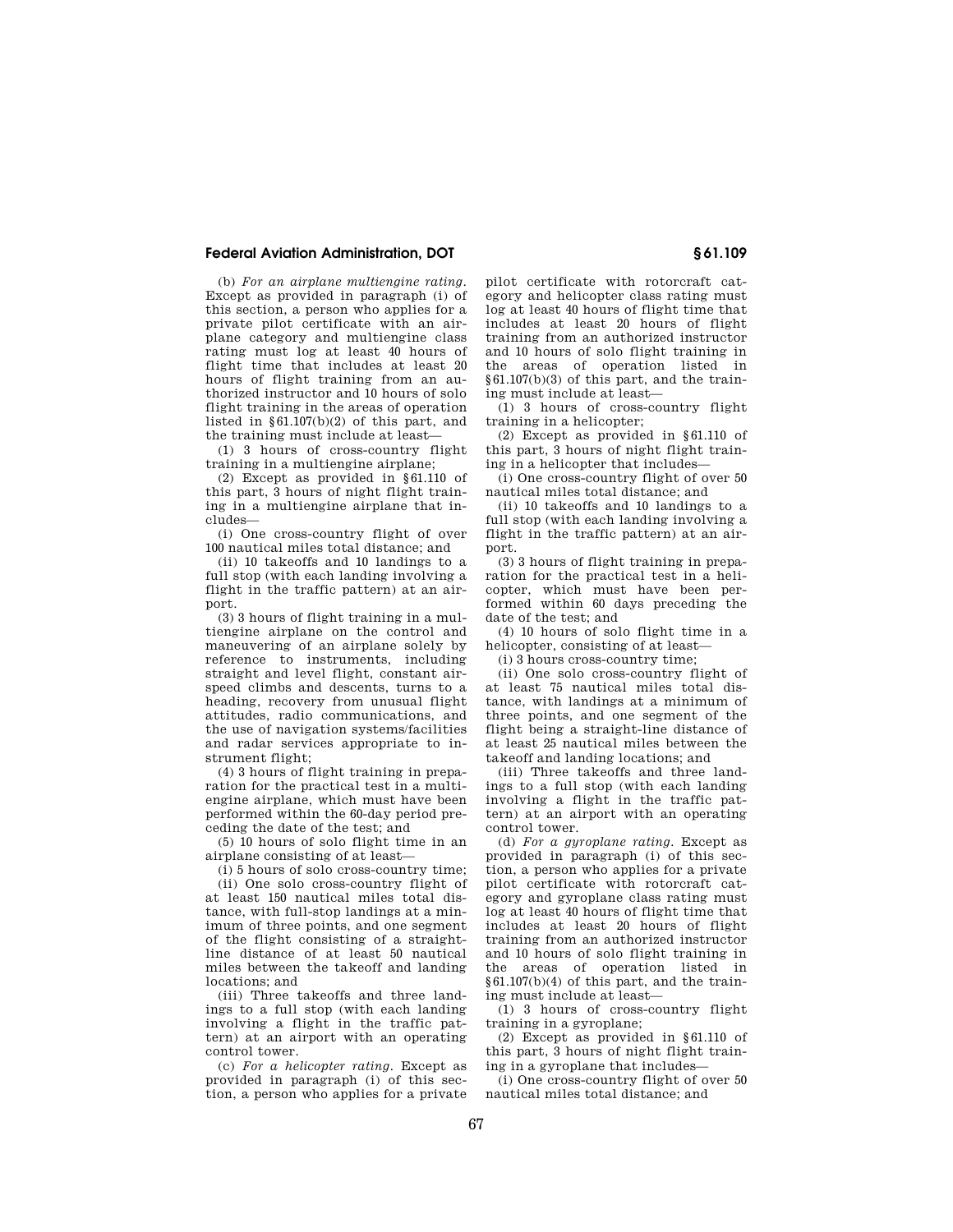(ii) 10 takeoffs and 10 landings to a full stop (with each landing involving a flight in the traffic pattern) at an airport.

(3) 3 hours of flight training in preparation for the practical test in a gyroplane, which must have been performed within the 60-day period preceding the date of the test; and

(4) 10 hours of solo flight time in a gyroplane, consisting of at least—

(i) 3 hours of cross-country time;

(ii) One solo cross-country flight of over 75 nautical miles total distance, with landings at a minimum of three points, and one segment of the flight being a straight-line distance of at least 25 nautical miles between the takeoff and landing locations; and

(iii) Three takeoffs and three landings to a full stop (with each landing involving a flight in the traffic pattern) at an airport with an operating control tower.

(e) *For a powered-lift rating.* Except as provided in paragraph (i) of this section, a person who applies for a private pilot certificate with a powered-lift category rating must log at least 40 hours of flight time that includes at least 20 hours of flight training from an authorized instructor and 10 hours of solo flight training in the areas of operation listed in § 61.107(b)(5) of this part, and the training must include at least—

(1) 3 hours of cross-country flight training in a powered-lift;

(2) Except as provided in § 61.110 of this part, 3 hours of night flight training in a powered-lift that includes—

(i) One cross-country flight of over 100 nautical miles total distance; and

(ii) 10 takeoffs and 10 landings to a full stop (with each landing involving a flight in the traffic pattern) at an airport.

(3) 3 hours of flight training in a powered-lift on the control and maneuvering of a powered-lift solely by reference to instruments, including straight and level flight, constant airspeed climbs and descents, turns to a heading, recovery from unusual flight attitudes, radio communications, and the use of navigation systems/facilities and radar services appropriate to instrument flight;

## **§ 61.109 14 CFR Ch. I (1–1–02 Edition)**

(4) 3 hours of flight training in preparation for the practical test in a powered-lift, which must have been performed within the 60-day period preceding the date of the test; and

(5) 10 hours of solo flight time in an airplane or powered-lift consisting of at least—

(i) 5 hours cross-country time;

(ii) One cross-country flight of at least 150 nautical miles total distance, with landings at a minimum of three points, and one segment of the flight being a straight-line distance of at least 50 nautical miles between the takeoff and landing locations; and

(iii) Three takeoffs and three landings to a full stop (with each landing involving a flight in the traffic pattern) at an airport with an operating control tower.

(f) *For a glider category rating.* (1) If the applicant for a private pilot certificate with a glider category rating has not logged at least 40 hours of flight time as a pilot in a heavier-than-air aircraft, the applicant must log at least 10 hours of flight time in a glider in the areas of operation listed in § 61.107(b)(6) of this part, and that flight time must include at least—

(i) 20 flights in a glider in the areas of operations listed in § 61.107(b)(6) of this part, including at least 3 training flights in a glider with an authorized instructor in preparation for the practical test that must have been performed within the 60-day period preceding the date of the test; and

(ii) 2 hours of solo flight time in a glider in the areas of operation listed in § 61.107(b)(6) of this part, with not less than 10 launches and landings being performed.

(2) If the applicant has logged at least 40 hours of flight time in a heavier-than-air aircraft, the applicant must log at least 3 hours of flight time in a glider in the areas of operation listed in § 61.107(b)(6) of this part, and that flight time must include at least—

(i) 10 solo flights in a glider in the areas of operation listed in § 61.107(b)(6) of this part; and

(ii) 3 training flights in a glider with an authorized instructor in preparation for the practical test that must have been performed within the 60-day period preceding the date of the test.